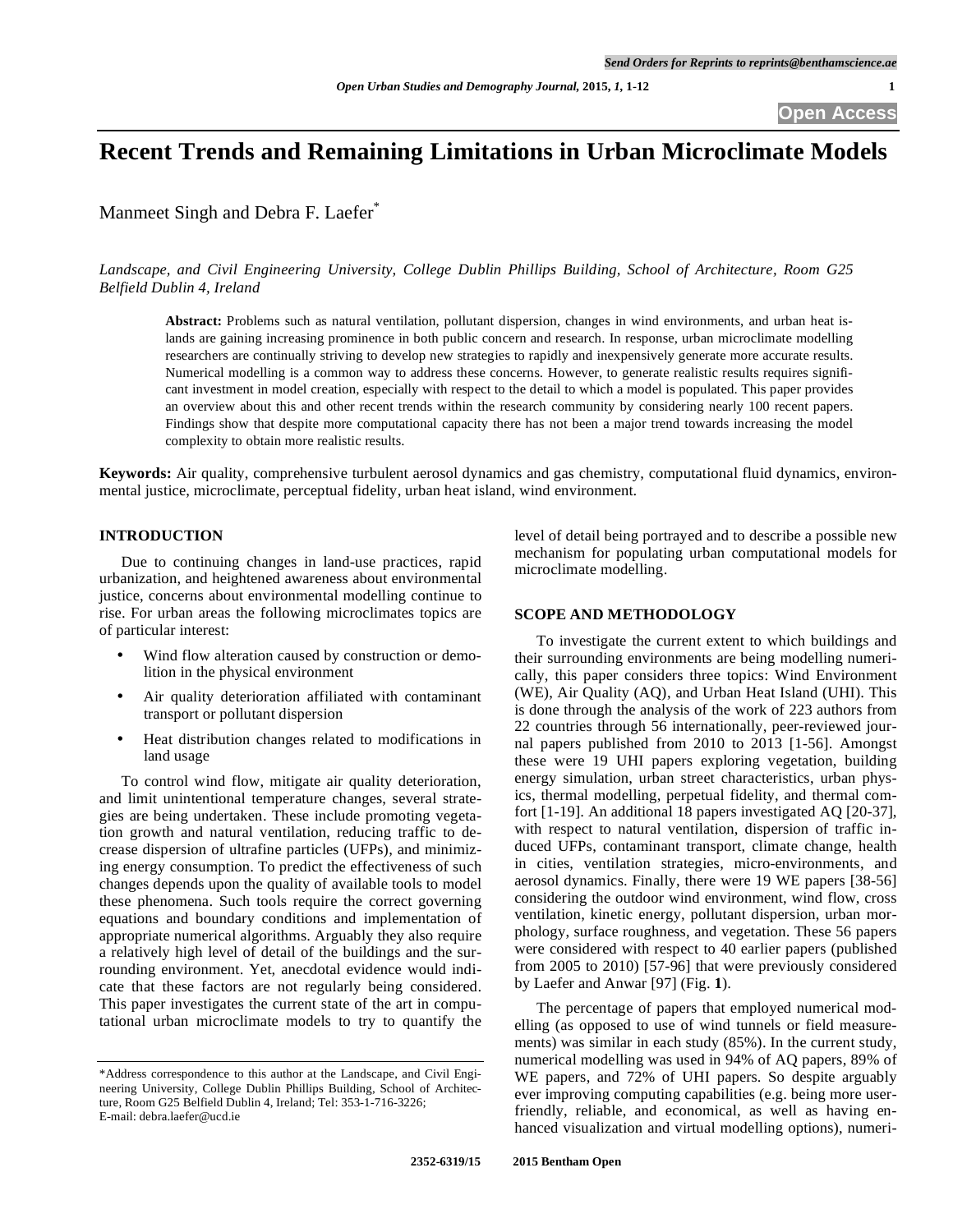

**Fig. (1).** Number of papers considered per year and papers per category in each study**.** 



Fig. (2). Extent of coverage.

cal modelling has not fully displaced physical or analytical modelling. To investigate these and other trends, this paper considers the following topics: the physical representation, the computational representation (when applicable), and the software and algorithms in use.

#### **PHYSICAL REPRESENTATION**

The physical representation involves the model's coverage area, scale, aspect ratio, quantity of included buildings, use of an actual or hypothetical site, and dimension [threedimensional (3D) versus two-dimensional (2D)], as well as feature set selection for model inclusion.

The study area varied from the micro-scale  $(0.1\n-10 \text{ km}^2)$ to the macro-scale  $(>10,0000 \text{ km}^2)$  (Fig. 2). One change from the early work is that most current UHI investigations



consider the effects of urban areas on nearby suburban areas; previously the geographic extent was not considerd explicitly in UHI modelling.

In the 2010 to 2013 papers, the study area composition ranged from a single building to an entire town. While examples of multi-building inclusion continued, (Fig. **3**) depicts a clear trend to include fewer buildings (all 2012 papers included only a single building). What did not change significantly was the use of real locations, as opposed to hypothetical ones (64% in the new research papers, as opposed to 60% in papers from 2005 to 2010). The aspect ratio (building height versus street width) varied from 0.125 [46] to 1.25 [34]. While the scale varied from 1:1 to 1:5000, the mean scale was 777.87 (with a standard deviation of 1718.16). This was slightly smaller than the 1:1000 in the earlier group of papers [97].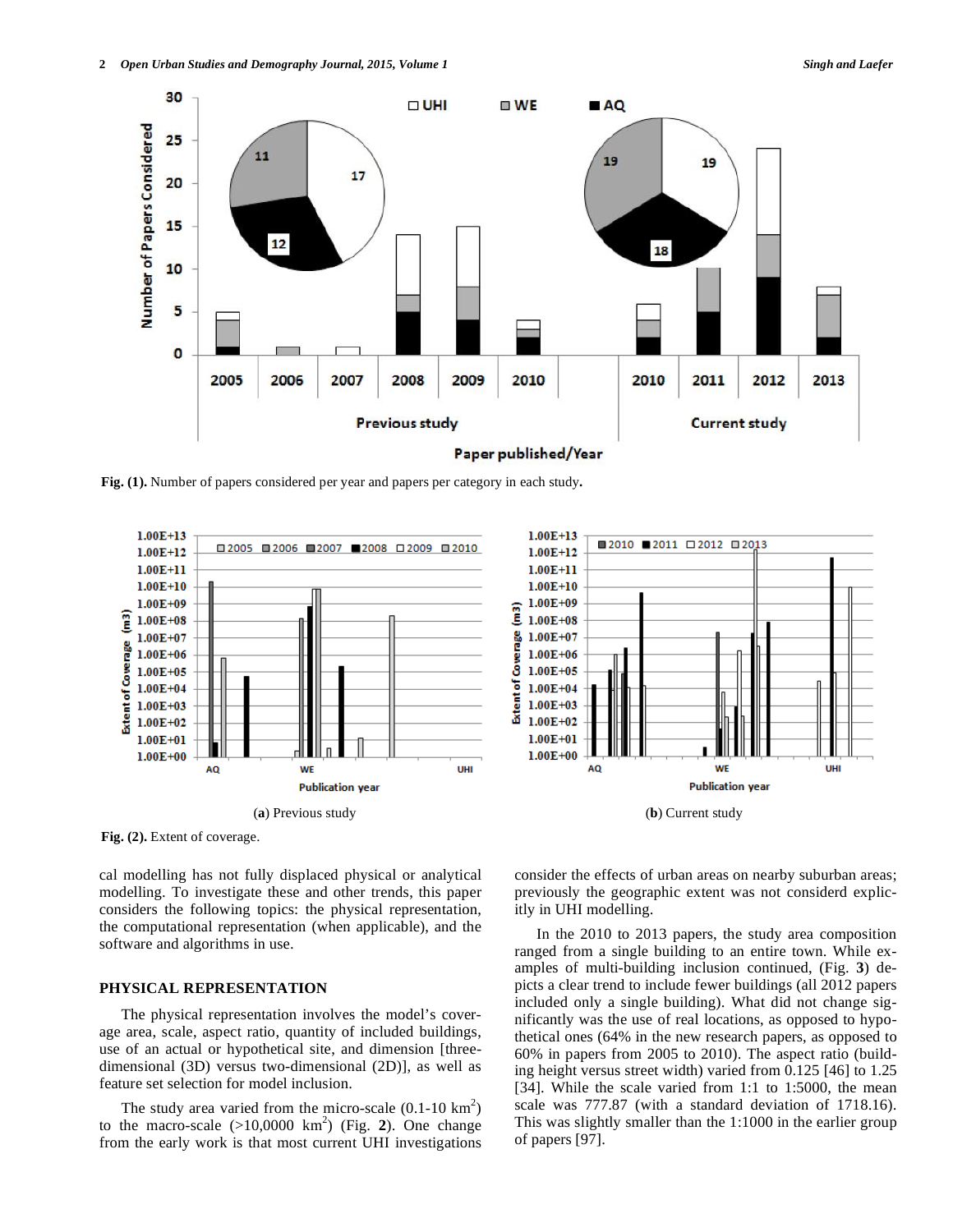

**Fig. (3).** Number of buildings per study.



**Fig. (4).** Selected dimension.

Fig. (**4**) depicts a growing trend in using a 3D domain versus a 2D one (86% *vs.* 69%). Arguably a 3D domain generates more accurate results, despite being computationally more complex and more expensive to populate, with respect to depicting the geometry of the environment. The trend may also be indicative of the increasing availability of 3D remote sensing data with better vertical resolution [98], even though such datasets are only collections of randomly distributed 3D points and do not explicitly contain topological, shape, or size information of the geographical features.

A topic of high interest is the level of detailed included in the models, as that level can impact the output quality, as shown by Li [48], who investigated medium rise buildings with and without balconies for predicting mean wind pressure distribution on windward and leeward surfaces. While the inclusion of such elements has grown significantly (from 0.5% to 10.7%), the overall level remains modest, and many features of the built environment such as footpaths, curbs, and steps have never been considered (Table **1**). A similar increased level of inclusion occurred for vegetation (from 1.2% to 14.8%) or building disposition (only [22]), despite natural ventilation being one of the most fundamental way to reduce building energy usage [4, 34]. Another advance is the increased inclusion of vehicle emissions (0.2% *vs.* 8.51%) to better predict turbulent transport phenomena of air-borne pollutants in built-up areas. So while the overall trends are to increase the realism in the modelling, the adoption levels remain extremely low.

### **THE COMPUTATIONAL REPRESENTATION**

Irrespective of specific content choices, the computational representation of a micro-climate model involves significant grid-related information (e.g. geometric shape and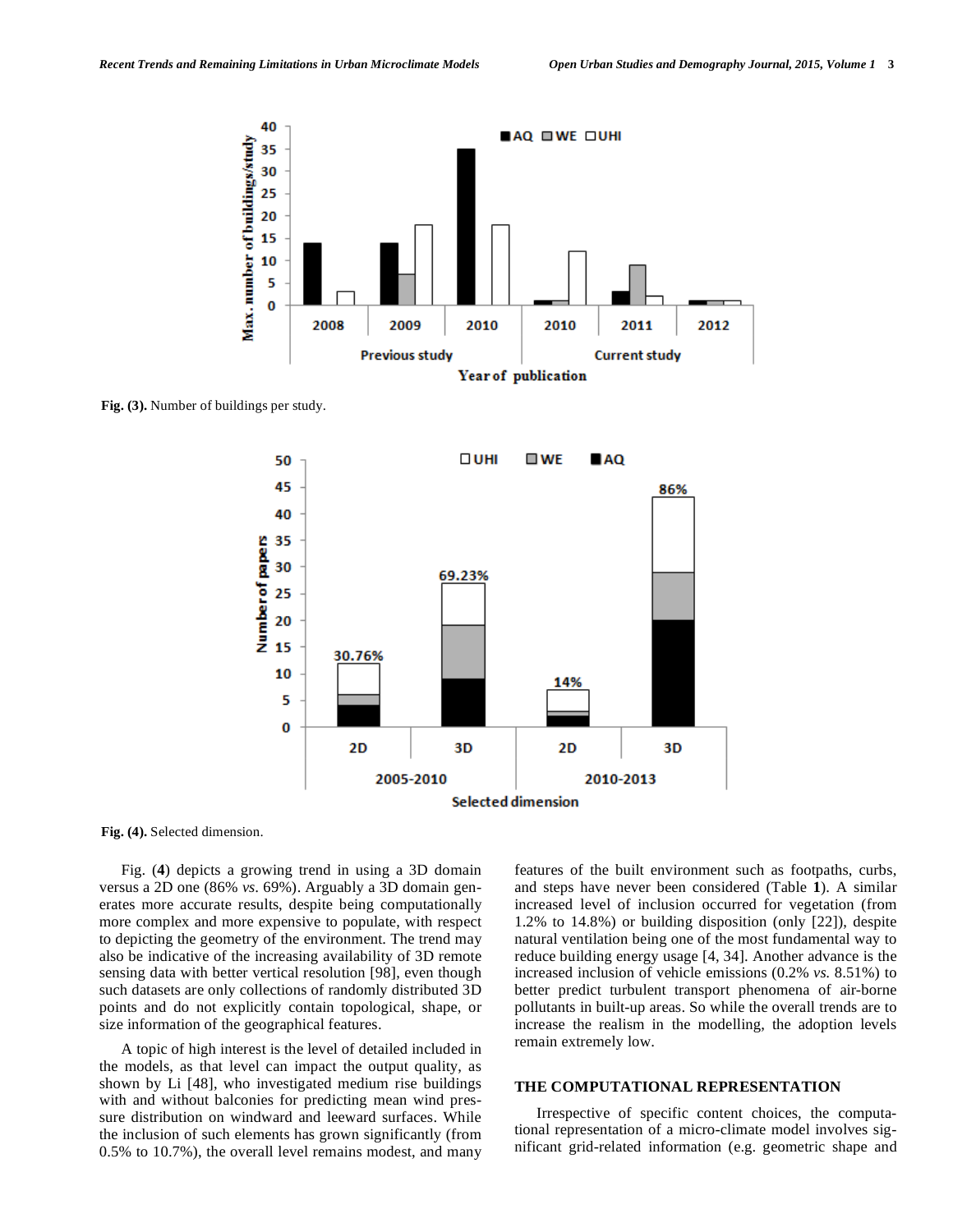**Table 1. Details of modelled elements (shown as a percentage of the papers considered).** 

| <b>Modelled Elements</b>  | 40 Papers (2005-2010) | 56 Papers (2010-2013) |
|---------------------------|-----------------------|-----------------------|
| Vegetation                | 1.2%                  | 14.8%                 |
| Signage                   | NIM                   | NIM                   |
| <b>Street Furniture</b>   | NIM                   | NIM                   |
| Steps                     | NIM                   | NIM                   |
| Curbs                     | NIM                   | NIM                   |
| Footpath                  | 0.5%                  | 2.1%                  |
| Texture                   | 1%                    | NIM                   |
| Setbacks                  | 0.2%                  | 6.3%                  |
| <b>Balconies</b>          | <b>NIM</b>            | 2.1%                  |
| Other Decorative Elements | 0.5%                  | 10.7%                 |
| Windows                   | 0.2%                  | 2.1%                  |
| <b>Vehicles Emissions</b> | 0.2%                  | 8.51%                 |

NIM\* - Not included in model



Fig. (5). Geometry of elements.

types, dimensionality, generation technique and population strategy, as well as convergence criteria).

A grid is the arrangement of discrete points/elements over the flow field. Grid generation is the determination of the proper grid for the flow around a given geometric shape. Grids are considered either structured (Fig. **5a**) or unstructured (Fig. **5b**). Structured grids are generally composed of a regular arrangement of quadrilateral (2D) or hexahedral (3D) elements, while unstructured grids often use triangular (2D) or tetrahedral (3D) elements and can be created automatically for almost any geometry by means of tessellation [99]. While there was no dominance in micro-climate modelling for structured versus unstructured grids, a strong preference (almost 3 to 1) was apparent for the use of 3D elements over 2D elements, despite the related need for more complex calculations for the 3D elements (Table **2**).

Generally, one of two different grid generation techniques is applied: (1) the body-fitted or conforming method, or (2) the immersed-boundary method. The most common is the body-fitted method, where the external mesh face conforms to the surfaces [i.e. the external mesh face matches the surface (body surface and/or external surface) (Fig. **6a**)]. Usually, a body conforming grid is used for computing the flow around an arbitrary body. This approach requires coordinate transformations and/or complex grid generation. If the body-fitted method is applied to moving bodies, a new mesh must be generated for each time step, which requires significant computing time.

An alternative is the immersed body method (also known as the embedded mesh Cartesian method) (Fig. **6b**). The main idea is to place bodies inside the flow region within a large mesh. In this method, the external mesh surface does not fully match the body surface. Hence, the mesh does not need to move. The distinguishing feature of the immersed boundary method is that the entire simulation can be conducted on a Cartesian grid. In such cases, the solid boundary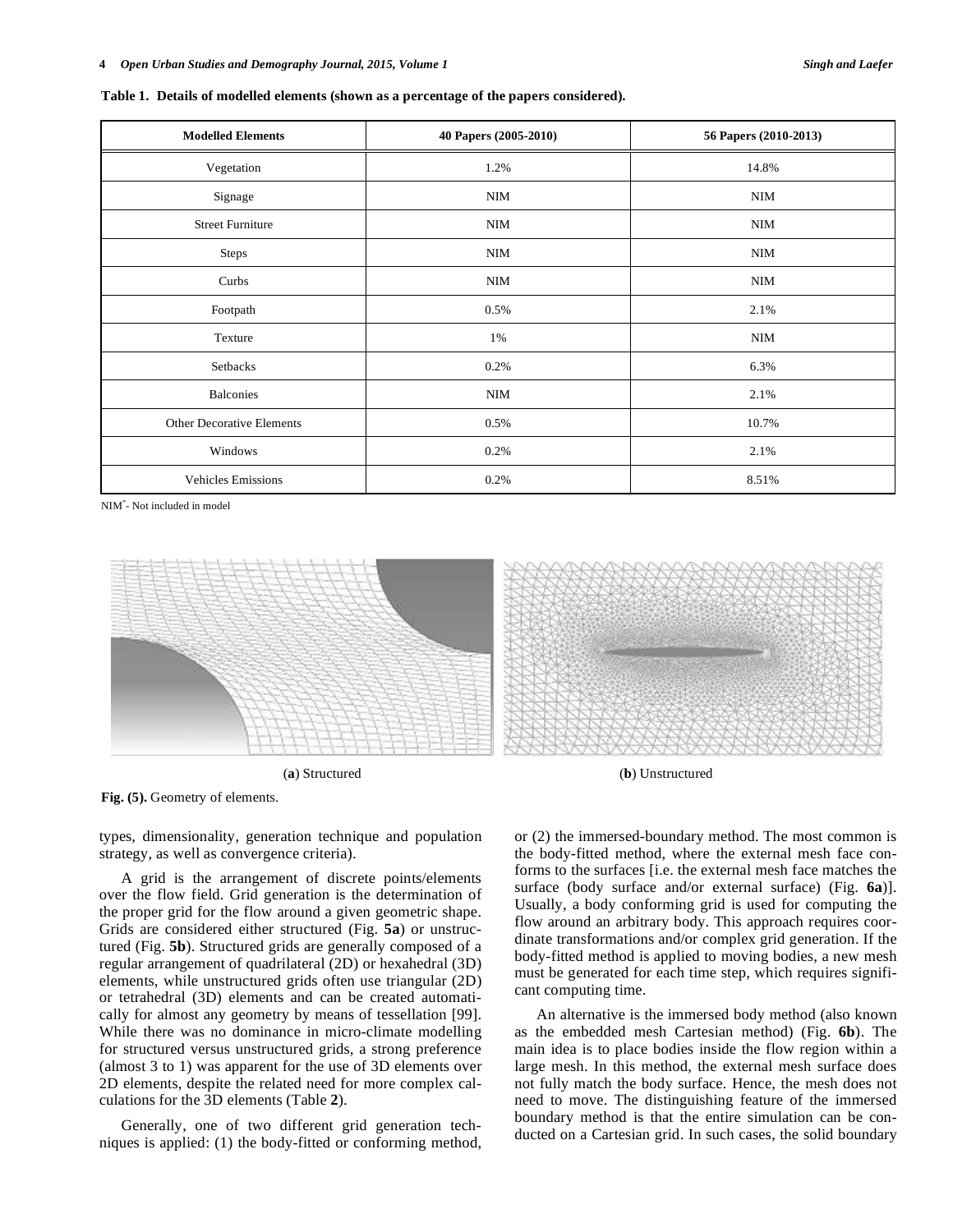| <b>Element Type</b>           | Freq. of Usage for Group 1 Papers 2005-2010 | Freq. of Usage for Group 2 Papers 2010-2013 | <b>Dimension</b> |
|-------------------------------|---------------------------------------------|---------------------------------------------|------------------|
| Hexahedral                    | 3                                           | 6                                           | 3D               |
| Tetrahedral                   | $\bigcap$                                   |                                             | 3D               |
| Prismatic                     |                                             | 3                                           | 3D               |
| Irregular                     | $\mathcal{D}$                               |                                             | 3D               |
| Triangular                    | Р                                           |                                             | 2D               |
| Quadrilateral                 |                                             |                                             | 2D               |
| Rectangular                   |                                             |                                             | 2D               |
| Unspecified or non-applicable | 27                                          | 39                                          |                  |

**Table 2. Selection of numerical elements used in studies.** 



**Fig. (6).** Grid generation techniques.

cuts through the grid. Because the grid does not conform to the solid boundary, imposing boundary conditions requires modifying the governing equations in the vicinity of the boundary. This method applies to the treatment of problems with (1) dirty geometry, (2) moving bodies with thin gaps, and (3) those with laminar flow [99]. While the immersedboundary method has the advantage of being simple, thereby minimizing CPU and memory requirements without compromising the accuracy, it still exhibits many shortcomings, as identified in references [99-101].

- Approximations occur at boundaries.
- Near the boundaries, the embedding boundary conditions need to be applied, which may reduce the local order of approximation for the partial differential equations.
- Mesh adaptivity is essential for most cases.
- Considerable time is required to build the proper boundary conditions for elements close to the surface or inside bodies for moving boundaries.
- Obtaining the information required to transfer forces back to the structural surface can be time consuming for fluid–structure interaction problems.



(**a**) Body-fitted grid (**b**) Immersed boundary grid

Irrespective of element geometry, element type, or grid generation type, several user-defined inputs are needed. One is the mesh density. The number of grids required for a mesh depends upon the complexity of the object. The inclusion of more grids generates more accurate results but adversely increases the computer runtime. In the papers considered, grid population varied from  $1.00E+05$  to  $+09$ , without any discernible trends between the data sets (Fig. **7**).

Another user-defined parameter relates to convergence. The convergence level can control the processing duration. Higher values may decrease runtimes but may lead to possible instabilities. Conversely, lower values may further increase stability at the expense of longer runtimes. Numerical methods used to solve the equations for fluid flow and heat transfer most often employ multiple iterations, thus requiring convergence criteria. In many cases, iterative methods are supplemented with relaxation techniques. For example, overrelaxation is often used to accelerate the convergence of pressure-velocity iteration methods, which are needed to satisfy an incompressible flow condition. Under-relaxation is sometimes used to achieve numerically stable results when all the flow equations are implicitly coupled. Selecting proper relaxation and convergence criteria can be difficult. The convergence criteria depends on the specifics of the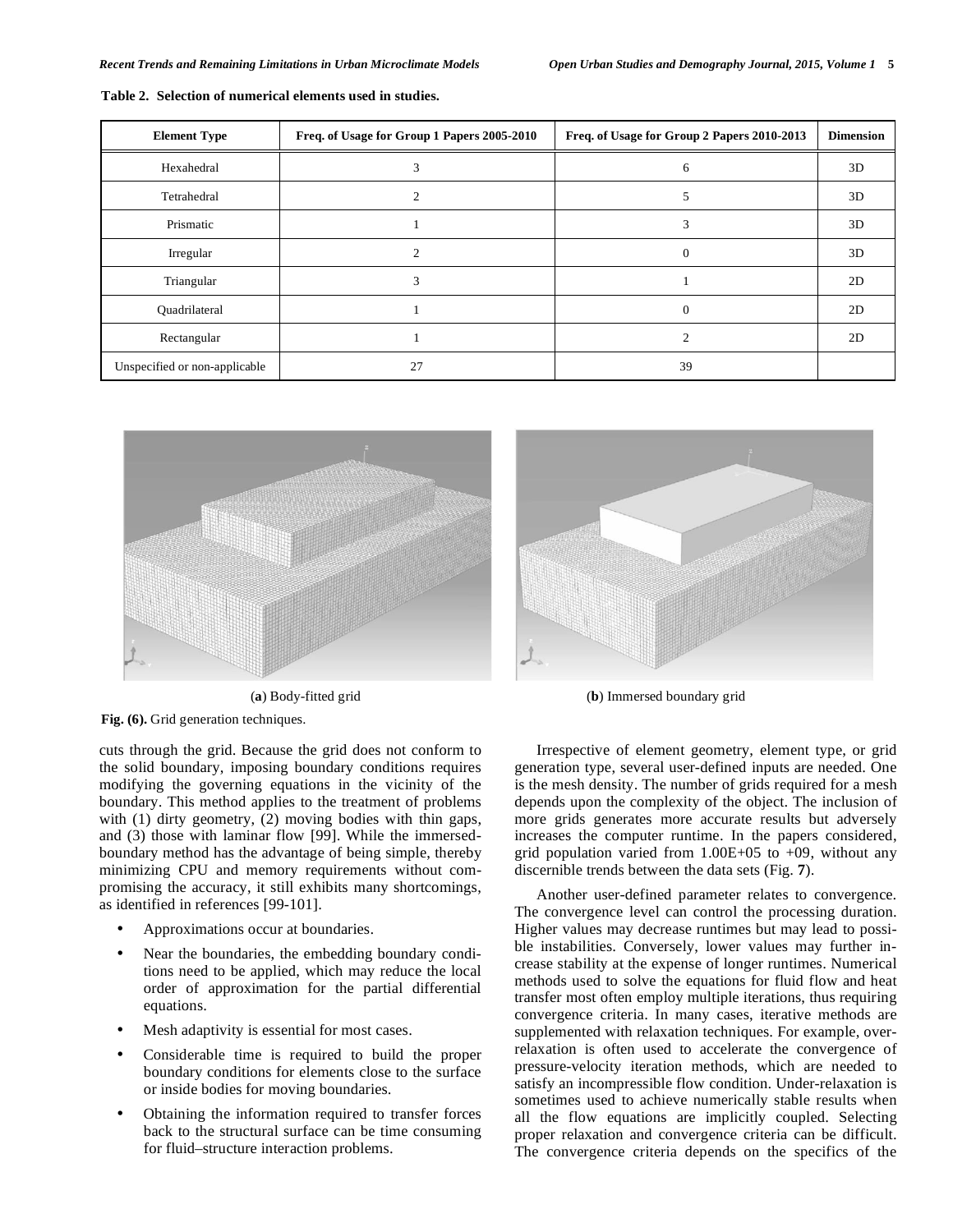

**Fig. (7).** Number of grids employed per study.



Fig. (8). Convergence criterion.

problem being solved, which may change during the evaluation of a problem. There are no universal guidelines for selecting criteria because they depend not only on the physical processes but also on the detail of the numerical formulation. Across the 96 papers, the convergence criterion varied from IE-4 to IE-7, thereby showing no discernible trends.

## **MODEL AND SOFTWARE SELECTION**

The final topic area for consideration in this paper relates to model and software selection, which depends upon the problem's complexity level, nature, and required accuracy of the results, as well as the project's resources. As shown in (Fig. **8**), the Reynolds Averaged Navier-Stokes (RANS) approach forms the basis of a large number of the implemented models. RANS can address all scales of turbulence, is considered easy to implement, and is computationally inexpensive. Thus, its popularity persists despite its poor performance in cases of large adverse pressure gradients and its restriction to usage in only fully developed turbulent and nonseparated flows [102]. The next most popular choice is the large eddy simulation method (LES). LES is a filtered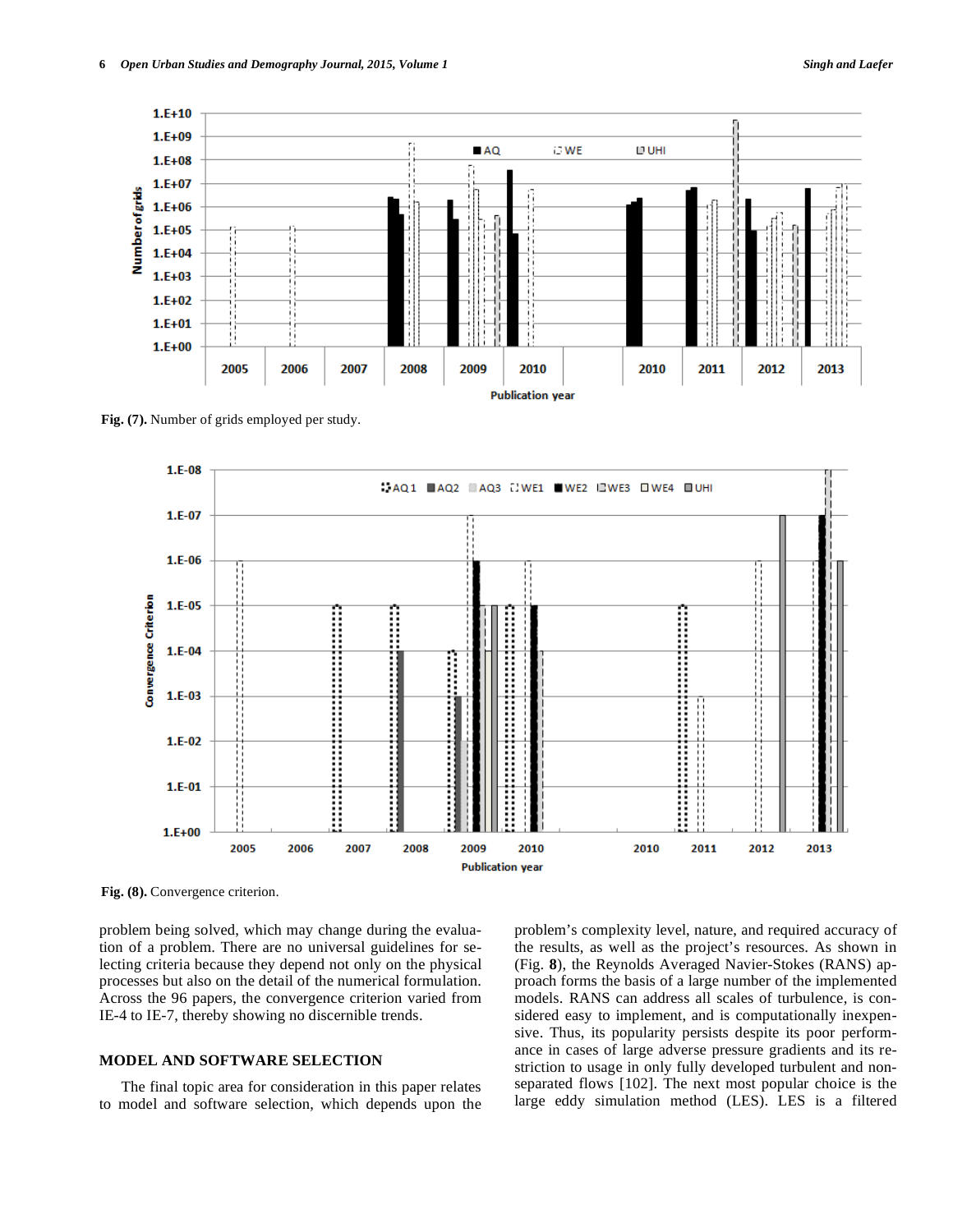



**Fig. (10).** Selected software.

version of the Navier-Stokes Equations, along with another equation to represent small-scale turbulence. Although more computationally expensive, LES produces more accurate and reliable results, because it resolves the turbulent mixing process in the flow field [53]. Over the past three years, LES has gained in popularity, while usage of the renormalized and modified  $k$ - $\varepsilon$  models has lessened across the entire study set (Fig. **9**). The vast majority of specific models were only used once indicating a continued amount of significant development in this area.

Amongst the available commercial software, FLUENT dominates usage (Fig. **10**) and is the CFD solver of choice for complex flows ranging from incompressible (low subsonic) and mildly compressible (transonic) ones to highly compressible (supersonic and hypersonic) flows. By providing multiple choices for solver options. FLUENT is applicable to a wide range of engineering problems both laminar and turbulent, for various heat transfer modes, chemical reactions, and multi-phase flows. Notably, there is a growing trend to use ENVI-met: a 3D, numerical microclimate model mainly for air quality that uses a Eulerian approach for calculation of mass, momentum, and an energy budget [34]. ENVI-met is based on a RANS equations, with a nonhydrostatic, micro-scale, obstacle-resolving model and advanced parameterizations for simulation of surface-plant-air interactions in urban environments [103]. ENVI-met provides both spatial resolution (0.5-10 m) and temporal variation (finest 10 s resolution) for an urban boundary layer climate. Additionally, ENVI-met has features not commonly available in other CFD dispersion codes (e.g. a detailed microclimate module and a vegetation module). The required input includes meteorological data, emissions, and domain characteristics [32].

#### **NEW DEVELOPMENTS**

Two other new developments were noted that may have a large impact on future modelling. The first was the usage of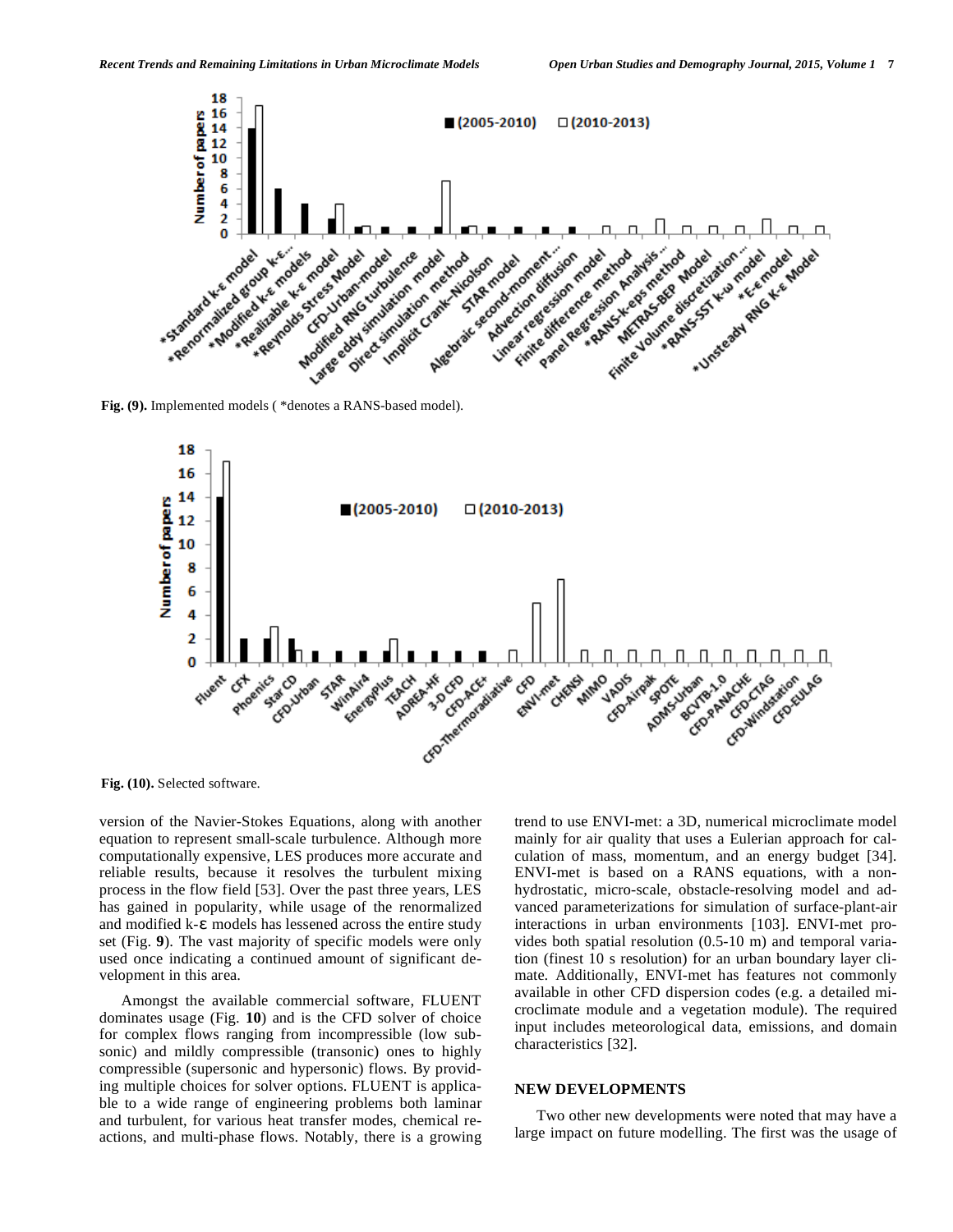

**a**) Single pass aerial laser scan **b**) Multi-pass aerial laser scan

**Fig. (11).** Example of current vertical façade data density from aerial laser scanning.

Comprehensive Turbulent Aerosol dynamics and Gas chemistry (CTAG), also called CFD-Vehicle Induced Turbulence (VIT) or CFD-Road Induced Turbulence (RIT). CTAG is a computational fluid dynamics based, turbulent-reaction, flow model to estimate the spatial and temporal impacts of multiple air pollutants from traffic-related emissions for people living near major roads. The approach explicitly couples the major turbulent mixing processes VIT/RIT and atmospheric boundary layer turbulence) with gas-phase chemistry and aerosol dynamics. Aerosol dynamic processes such as nucleation, coagulation, condensation, and evaporation are coupled with turbulent mixing to govern the evolution of exhaust particles. Gas phase chemical reactions also couple with turbulent mixing [36]. A novel multi-scale structure is created to advance the capability of simulating the evolution of UFP's from vehicular tailpipes to near road environment. A multiple scale is implemented in the CTAG model to characterize the micro-environmental air quality near highways. The authors of reference [35] note that CTAG is still computationally expensive compared to parameterized dispersion models, although specific figures were not provided.

The second trend is perceptual fidelity, the idea of introducing sound to reproduce the physical stimuli in microclimatic and multisensory urban environments. Arguably, the main focus to date on visual aspects restricts understanding, since multisensory ambiances are significant [102, 104]. Namely, the concept of sonic effect describes the interaction between (1) the physical sound environment, (2) the sound milieu of a socio-cultural community, and (3) the "internal soundscape" of each individual.

# **DISCUSSION**

While more CFD models are including a greater level of detail, there is also a trend to include less of the surrounding structures. One possible explanation is that the extra effort being invested in representing the details of the main structure is consuming resources that are not available for the creation of nearby geometries. If this is the case, one possible solution is the use of aerial laser scanning or other remote sensing technology to represent some or all of the surrounding area. There are however several challenges to this. While alternative flight paths with multiple overlaps, such as those proposed by Hinks *et al*. [98] can greatly improve the vertical resolution of data capture (Fig. **11a** *vs.* **11b**), and direct conversion methods are available to transform the points into an appropriate solid model [105], approaches for segmentation (Fig. **12**) and automated feature identification (two required tasks that provide the path between the data capture and the computational model) are not sufficiently robust at a city-scale. Consequently the resulting geometries will not be very accurate without significant manual intervention. However, given the current trend to excluding nearby built elements can be offset by the inclusion of these less than perfect automated models.

#### **CONCLUSION**

In this survey of nearly 100 micro-climate modelling papers over the past eight years several trends were noted:

- 1. The inclusion of fewer buildings (and often only one building), but with a higher level of detail (especially vegetation and vehicle emissions), at a 25% smaller scale, and with a greater propensity of using more actual sites (as opposed to hypothetical locations).
- 2. A greater usage of three-dimensional aspects (as opposed to two-dimensional ones) in both the domain and in the choice of elements.
- 3. A growing trend for the Large Eddy Simulation method and ENVI-met software, despite a continuing dominance of RANS-based methods and the software Fluent.

While the latter two trends represent clear advances in the field, the first is not definitively so and raises the question as to why the higher detailing of buildings seems to be in parallel with the exclusion of surrounding structures. Certainly, the justification for omitting surrounding structures is regularly excluded from recently published literature. What appears to be missing is a clear set of guidelines for research as to the extent of surrounding obstacles that should be included for the adequate modelling of the three cases of wind, urban heat, and pollution dispersion.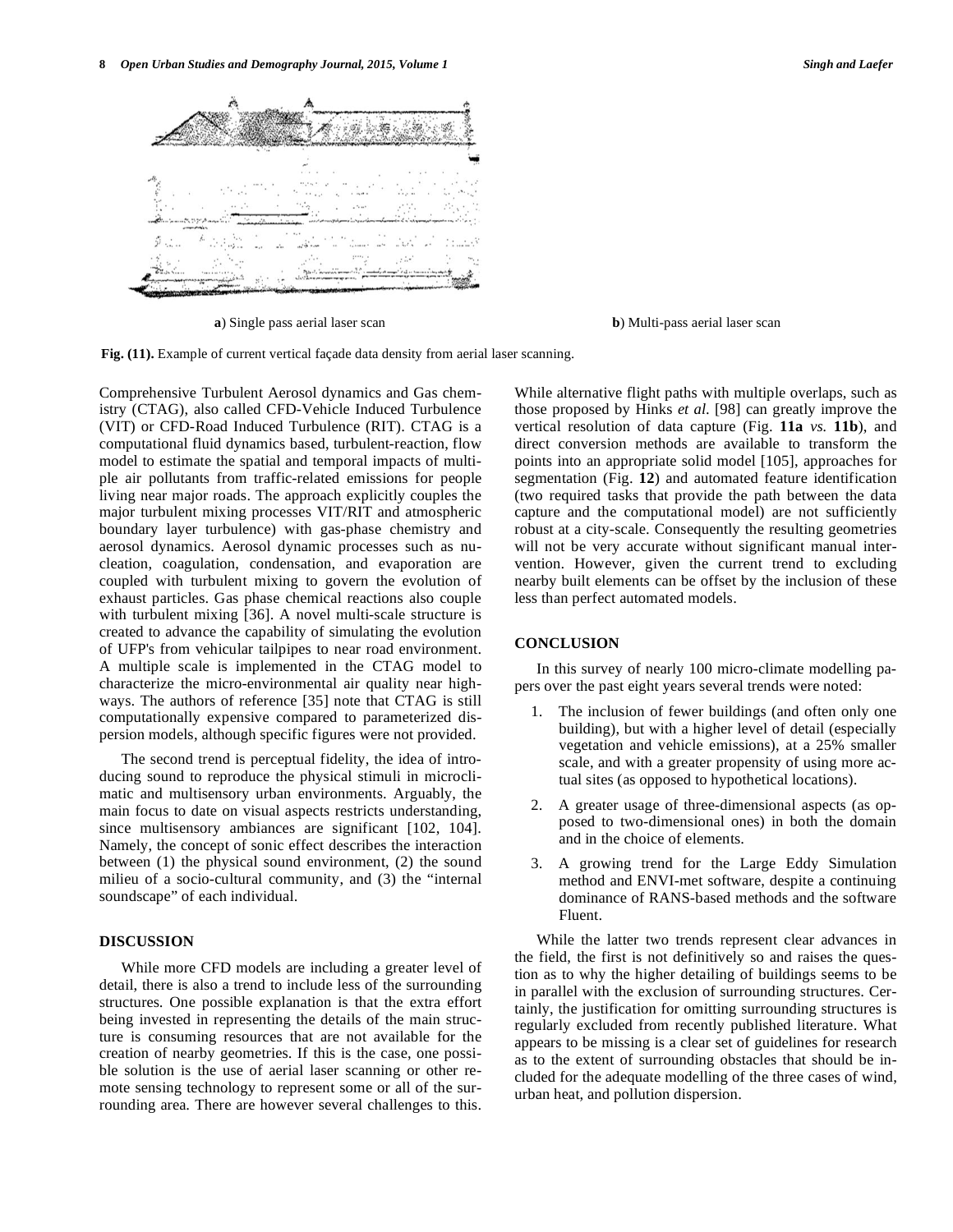*Recent Trends and Remaining Limitations in Urban Microclimate Models Open Urban Studies and Demography Journal, 2015, Volume 1* **9**



**Fig. (12).** Example of segmentation of aerial laser scanning data for subsequent use in a computational model.

#### **CONFLICT OF INTEREST**

The authors confirm that this article content has no conflict of interest.

#### **ACKNOWLEDGEMENTS**

Declared none.

### **REFERENCES**

- [1] Allegrini J, Dorer V, Carmeliet J. Influence of the urban microclimate in street canyons on the energy demand for space cooling and heating of buildings. Energy Build 2012; 55: 823-32.
- [2] Ashie Y, Kono T. Urban-scale CFD analysis in support of a climate-sensitive design for the Tokyo Bay area. Intl J Climatol 2011; 31(2): 174-88.
- [3] Bouyer J, Inard C, Musy M. Microclimatic coupling as a solution to improve building energy simulation in an urban context. Energy Build 2011; 43(7): 1549-59.
- [4] Boukhabla M, Djamel A. Impact of vegetation on thermal conditions outside, thermal modeling of urban microclimate, case study: the street of the Republic, Biskra. Energy Procedia 2012; 18: 73-84.
- [5] Benzerzour M, Masson V, Groleau D, Lemonsu A. Simulation of the urban climate variations in connection with the transformations of the city of Nantes since the  $17<sup>th</sup>$  century. Build Environ 2011; 46(8): 1545-57.
- [6] Chen L, Ng E. Simulation of the effect of downtown greenery on thermal comfort in subtropical climate using PET index: a case study in Hong Kong. Arch Sci Rev 2012; 1-9.
- [7] Defraeye T, Blocken B, Carmeliet J. CFD simulation of heat transfer at surfaces of bluff bodies in turbulent boundary layers: evaluation of a forced-convective temperature wall function for mixed convection. J Wind Eng Ind Aerod 2012; 104-6: 439-46.
- [8] Fahmy M, Sharples S. Urban form, thermal comfort and building CO2 emissions - a numerical analysis in Cairo. Build Services Eng Res Tech 2011; 32(1): 73-84.
- [9] Grawe D, Thompson H, Salmond J, Cai X, Schlünzen K. Modelling the impact of urbanisation on regional climate in the Greater London area. Intl J Climatol 2012; 33(10): 2388-401.
- [10] Heldens W, Esch T, Heiden U. Supporting urban microclimate modelling with airborne hyperspectral data. IEEE International Geoscience and Remote Sensing Symposium 2012; pp. 1598-601.
- [11] Heldens W, Heiden U, Esch T, Dech S. Potential of hyperspectral data for urban microclimate analysis. In: Proceedings of Hyperspectral Workshop (ESA SP-683) 2010.
- [12] Hu Z, Yu B, Chen Z, Li T, Liu M. Numerical investigation on the urban heat island in an entire city with an urban porous media model. Atmos Environ 2012; 47: 509-18.
- [13] Hénon A, Mestayer PG, Lagouarde JP, Voogt JA. An urban neighborhood temperature and energy study from the CAPITOUL experiment with the SOLENE model. Theor Appl Climatol 2012; 110(1-2): 177-96.
- [14] Oka M. The influence of urban street characteristics on pedestrian heat comfort levels in Philadelphia. Trans GIS 2011; 15(1): 109-23.
- [15] Onishi A, Cao X, Ito T, Shi F, Imura H. Evaluating the potential for urban heat-island mitigation by greening parking lots. Urban For Urban Greening 2010; 9(4): 323-32.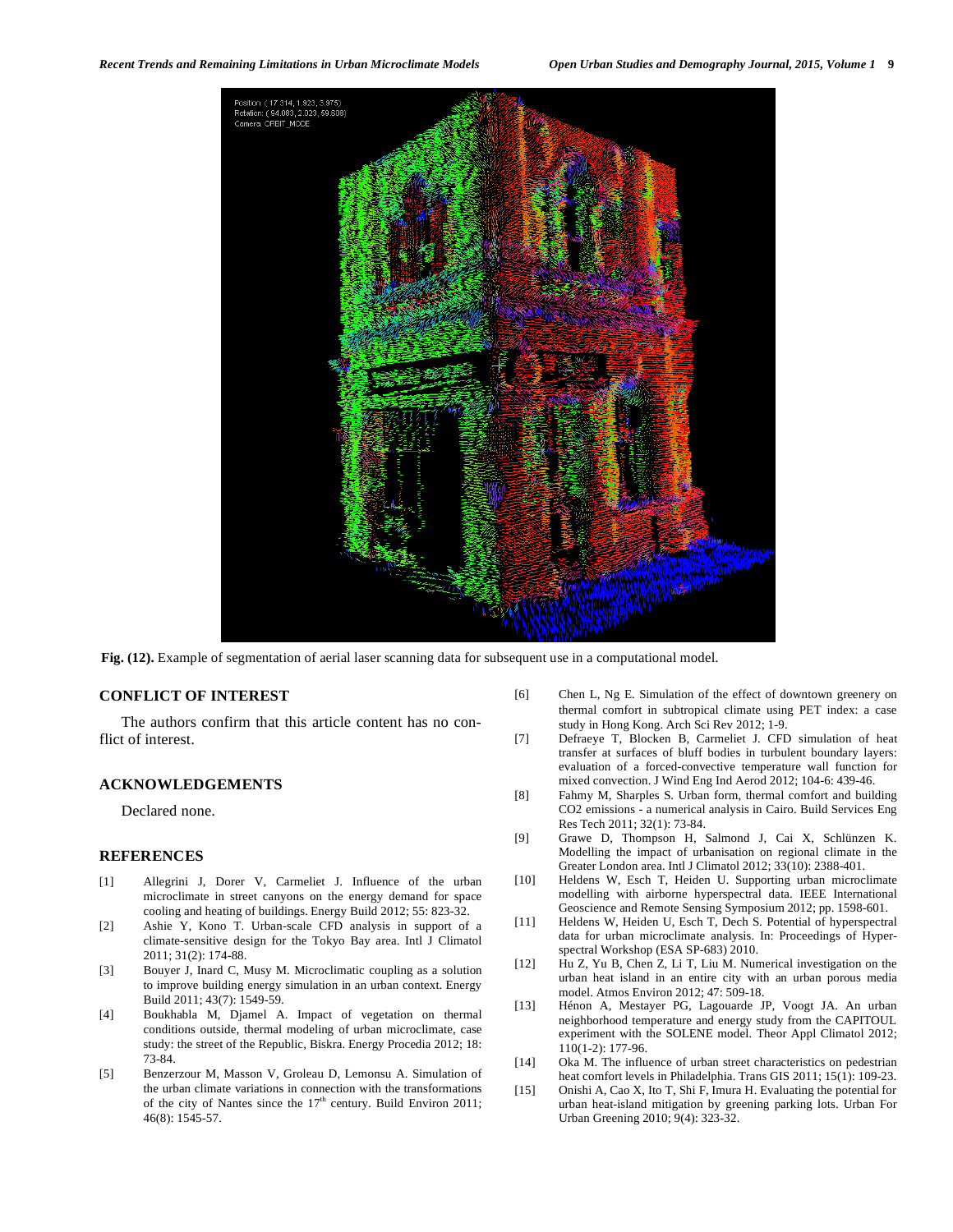- [16] San Jose R, Perez JL, Gonzalez RM. Sensitivity analysis of two different shadow models implemented into EULAG CFD model: Madrid experiment. Res J Chem Environ 2011; 15(2): 1-8.
- [17] Sun Y, Heo Y, Xie H, Tan M, Wu J, Augenbroe G. Uncertainty quantification of microclimate variables in building energy simulation. In: Proceedings of Building Simulation 2011; pp. 2423- 30.
- [18] Wong, MS, Nichol JE. Spatial variability of frontal area index and its relationship with urban heat island intensity. Int J Remote Sens 2013; 34(3): 885-96.
- [19] Yang X, Zhao L, Bruse M, Meng Q. An integrated simulation method for building energy performance assessment in urban environments. Energy Build 2012; 54: 243-51.
- [20] Blocken B, Tominaga Y, Stathopoulos T. CFD simulation of micro-scale pollutant dispersion in the built environment. Build Environ 2013; 1-9.
- [21] Cao Leo NY, Cao J, Lee S, Zhang Y, Tie X. Numerical simulation of the micro environment in the Han Yang Mausoleum museum. Aerosol Air Quality Res 2012; 12: 544-52.
- [22] Cheung James OP, Liu CH. CFD simulations of natural ventilation behaviour in high-rise buildings in regular and staggered arrangements at various spacings. Energy Build 2011; 43(5): 1149- 58.
- [23] Choi JI, Edwards JR. Large-eddy simulation of human-induced contaminant transport in room compartments. Indoor Air 2012; 22(1): 77-87.
- [24] Corgnati SP, Perino M. CFD application to optimise the ventilation strategy of Senate Room at Palazzo Madama in Turin (Italy). J Cultural Heritage 2013; 14(1): 62-9.
- [25] Gallagher J, Gill LW, McNabola A. Numerical modelling of the passive control of air pollution in asymmetrical urban street canyons using refined mesh discretization schemes. Build Environ 2012; 56: 232-40.
- [26] Gu ZL, Zhang YW, Cheng Y, Lee SC. Effect of uneven building layout on air flow and pollutant dispersion in non-uniform street canyons. Build Environ 2011; 46(12): 2657-65.
- [27] Han M, Chen H, Yuan L, Han G, Li B. CFD analysis on cooling effect on a complex traditional urban area with river wind in summer. IEEE 2011; 3880-3.
- [28] Hang J, Li Y, Sandberg M, Buccolieri R, Sabatino SD. The influence of building height variability on pollutant dispersion and pedestrian ventilation in idealized high-rise urban areas. Build Environ 2012; 56: 346-60.
- [29] Li Y, Nielsen PV. CFD and ventilation research. Indoor Air 2011; 21(6): 442-53.
- [30] Lateb M, Masson C, Stathopoulos T, Bédard C. Numerical simulation of pollutant dispersion around a building complex. Build Environ 2010; 459(8): 1788-98.
- [31] Madala S. Micro-scale dispersion of air pollutants over an urban setup in a coastal region. Open J Air Pollution 2012; 1(2): 51-8.
- [32] Nikolova I, Janssen S, Vos P, Vrancken K, Mishra V, Berghmans P. Dispersion modelling of traffic induced ultrafine particles in a street canyon in Antwerp, Belgium and comparison with observations. Sci Total Environ 2011; 412: 336-43.
- [33] Tominaga Y, Stathopoulos T. Numerical simulation of dispersion around an isolated cubic building: model evaluation of RANS and LES. Build Environ 2010; 45(10): 2231-39.
- [34] Wania A, Bruse M, Blond N, Weber C. Analysing the influence of different street vegetation on traffic-induced particle dispersion using microscale simulations. J Environ Manage 2012; 94(1): 91- 101.
- [35] Wang YJ, Nguyen MT, Steffens JT, *et al.* Modeling multi-scale aerosol dynamics and micro-environmental air quality near a large highway intersection using the CTAG model. Sci Total Environ 2013; 443: 375-86.
- [36] Wang YJ, Zhang KM. Coupled turbulence and aerosol dynamics modeling of vehicle exhaust plumes using the CTAG model. Atmos Environ 2012; 59: 284-93.
- [37] Yuan C, Ng E. Building porosity for better urban ventilation in high-density cities – a computational parametric study. Build Environ 2012; 50: 176-89.
- [38] Abohela I, Hamza N, Dudek S. Effect of roof shape, wind direction, building height and urban configuration on the energy yield and positioning of roof mounted wind turbines. Renew Energ 2013; 50: 1106-18.
- [39] Araújo A, Valença D, Asibor I, Rosas C. An approach to simulate wind fields around an urban environment for wind energy application. Environ Fluid Mech 2012; 13(1): 33-50.
- [40] Bady M, Kato S, Ishida Y, Huang H, Takahashi T. Application of exceedance probability based on wind kinetic energy to evaluate the pedestrian level wind in dense urban areas. Build Environ 2011; 46(9): 1834-42.
- [41] Butler J, Quail F, Irvine I. Comparison of 2nd generation LiDAR wind measurement technique with CFD numerical modelling. EWEA 2012; 1-6.
- [42] Chavez M, Hajra B, Stathopoulos T, Bahloul A. Near-field pollutant dispersion in the built environment by CFD and wind tunnel simulations. J Wind Eng Ind Aerod 2011; 99(4): 330-9.
- [43] Hong B, Lin B, Hu L, Li S. Study on the impacts of vegetation on wind environment in residential district combined numerical simulation and field experiment. Procedia Environ Sci 2012; 13: 1708-17.
- [44] Hooff T, Blocken B. CFD evaluation of natural ventilation of indoor environments by the concentration decay method:  $CO<sub>2</sub>$  gas dispersion from a semi-enclosed stadium. Build Environ 2013; 61: 1-17.
- [45] Harlan S, Ruddell D. Climate change and health in cities: impacts of heat and air pollution and potential co-benefits from mitigation and adaptation. Environ Sustain 2011; 3: 126-34.
- [46] Jackson A, Villiers E, Campos F, Beyers M, Kastrup J, Bennetsen J. Prediction of pedestrian wind and thermal comfort and pollutant dispersal in an urban environment.  $6^{\rm th}$ open FOAM workshop 2011; 13-4.
- [47] Li C, Li X, Su Y, Zhu Y. A new zero-equation turbulence model for micro-scale climate simulation. Build Environ 2012; 47: 243- 55.
- [48] Li Y. Computational fluid dynamics technology and its application in wind environment analysis. J Urban Technol 2010; 17(3): 67-81.
- [49] Montazeri H, Blocken B. CFD simulation of wind-induced pressure coefficients on buildings with and without balconies: validation and sensitivity analysis. Build Environ 2013; 60: 137-149.
- [50] Ng E, Yuan C, Chen L, Ren C, Fung J. Improving the wind environment in high-density cities by understanding urban morphology and surface roughness: a study in Hong Kong. Landscape Urban Plan 2011; 101(1): 59-74.
- [51] Radhi H, Sharples S, Fikiry F. Will multi-facade systems reduce cooling energy in fully glazed buildings? A scoping study of UAE buildings. Energy Build 2013; 56: 179-88.
- [52] Ramponi R, Blocken B. CFD simulation of cross-ventilation flow for different isolated building configurations: validation with wind tunnel measurements and analysis of physical and numerical diffusion effects. J Wind Eng Ind Aerod 2008; 104-106: 408-18.
- [53] Roy AK, Bhargava PK. CFD modelling of wind flow around buildings for wind energy conversion. Proceedings of the National Conference on Emerging Trends of Energy Conservation in Buildings held at CSIR-CBRI 2012, 370-9.
- [54] Salim M, Cheah S, Chan A. Numerical simulation of dispersion in urban street canyons with avenue-like tree plantings: comparison between RANS and LES. Build Environ 2011; 46(9): 1735-46.
- [55] Vardoulakis S, Dimitrova R, Richards K, *et al.* Numerical model inter-comparison for wind flow and turbulence around single-block buildings. Environ Model Assess 2010; 16(2): 169-81.
- [56] Zhang N, Meng Q. Comparative analysis of digital simulation on outdoor wind environments of a middle school. Proceedings of the International Conference on Multimedia Technology 2011; 5326-9.
- [57] Agarwal M, Tandon A. Modeling of the urban heat island in the form of mesoscale wind and of its effect on air pollution dispersal. Appl Math Model 2009; 34(9): 2520-30.
- [58] Alexandri E, Jones P. Temperature decreases in an urban canyon due to green walls and green roofs in diverse climates. Build Environ 2008; 43(4): 480-93.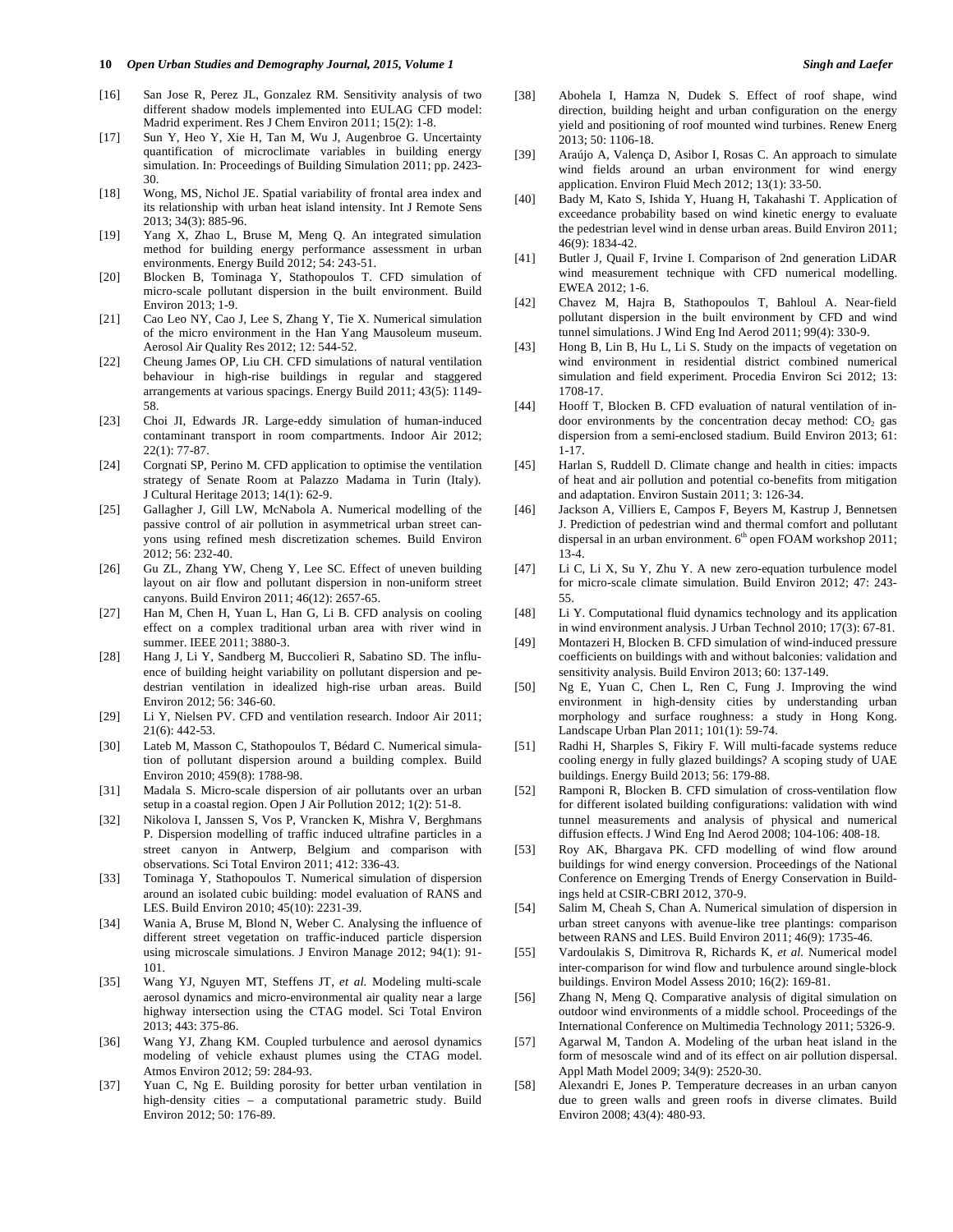#### *Recent Trends and Remaining Limitations in Urban Microclimate Models Open Urban Studies and Demography Journal, 2015, Volume 1* **11**

- [59] Abuku M, Blocken B, Nore K, Thue JV, Carmeliet J, Roels S. On the validity of numerical wind-driven rain simulation on a rectangular low-rise building under various oblique winds. Build Environ 2008; 44(3): 621-32.
- [60] Blocken B, Carmeliet J. Overview of three state-of-the-art winddriven rain assessment models and comparison based on model theory. Build Environ 2009; 45(3): 691-703.
- [61] Cheng WC, Liu CH, Leung DYC. On the correlation of air and pollutant exchange for street canyons in combined wind-buoyancydriven flow. Atmos Environ 2009; 43(24): 3682-90.
- [62] Carpentieri M, Robins AG. Wind tunnel experiments of flow and dispersion in a real urban area. Proceedings of the  $7<sup>th</sup>$  International Conference on Urban Climate 2009; pp. 1-4.
- [63] Cheng WC, Liu CH, Leung DYC. Computational formulation for the evaluation of street canyon ventilation and pollutant removal performance. Atmos Environ 2008; 42(40): 9041-51.
- [64] Coirier WJ, Fricker DM, Furmanczyk M, Kim S. A computational fluid dynamics approach for urban area transport and dispersion modeling. Environ Fluid Mech 2005; 5(5): 443-79.
- [65] Gromke C, Buccolieri R, Di SS, Ruck B. Dispersion study in a street canyon with tree planting by means of wind tunnel and numerical investigations–evaluation of CFD data with experimental data. Atmos Environ 2008; 42(37): 8640-50.
- [66] He J, Hoyano A, Asawa T. A numerical simulation tool for predicting the impact of outdoor thermal environment on building energy performance. Appl Energ 2009; 86(9): 1596-605.
- [67] Hooff TV, Blocken B. Coupled urban wind flow and indoor natural ventilation modelling on a high-resolution grid: a case study for the Amsterdam Arena stadium. Environ Modell Softw 2010; 25(1): 51- 65.
- [68] Hooff TV, Blocken B. On the effect of wind direction and urban surroundings on natural ventilation of a large semi-enclosed stadium. Comput Fluids 2010; 39: 1146-55.
- [69] Hua CH, Wang F. Using a CFD approach for the study of streetlevel winds in a built-up area. Build Environ 2005; 40(5): 617-31.
- [70] Huang Y, Hu X, Zeng N. Impact of wedge-shaped roofs on airflow and pollutant dispersion inside urban street canyons. Build Environ 2009; 44(12): 2335-47.
- [71] Huang JM, Ooka R, Okada A, Omori A, Huang H. The effects of urban heat island mitigation strategies on the outdoor thermal environment in central Tokyo – a numerical simulation. Proceedings of the 7<sup>th</sup> Asia-Pacific Conference on Wind Engineering 2009; 272-9.
- [72] Huang H, Ooka H, Kato S. Urban thermal environment measurements and numerical simulation for an actual complex urban area covering a large district heating and cooling system in summer. Atmos Environ 2005; 39(34): 6362-75.
- [73] Kim T, Kim K, Kim BS. A wind tunnel experiment and CFD analysis on airflow performance of enclosed-arcade markets in Korea. Build Environ 2009; 45(5): 1329-38.
- [74] Li K, Yu Z. Comparative and combinative study of urban heat island in Wuhan city with remote sensing and CFD simulation. Sensors 2008; 8(10): 6692-703.
- [75] Memon RA, Leung DYC, Liu CH. Effects of building aspect ratio and wind speed on air temperatures in urban-like street canyons. Build Environ 2009; 45(1): 176-88.
- [76] Meyn SK, Oke TR. Heat fluxes through roofs and their relevance to estimates of urban heat storage. Energy Build 2009; 41(7): 745- 52.
- [77] McNabola A, Broderick BM, Gill LW. A numerical investigation of the impact of low boundary walls on pedestrian exposure to air pollutants in urban street canyons. Sci Total Environ 2008; 407(2): 760-9.
- [78] McNabola A, Broderick BM, Gill LW. The impacts of inter-vehicle spacing on in-vehicle air pollution concentrations in idling urban traffic conditions. Transp Res Part D: Transport Environ 2009; 14(8): 567-75.
- [79] Neofytou P, Venetsanos AG, Vlachogiannis D, Bartzis JG, Scaperdas A. CFD simulations of the wind environment around an airport terminal building. Environ Modell Softw 2006; 21(4): 520-4.
- [80] Oguro M, Morikawa Y, Murakami S, Matsunawa K, Mochidad A, Hayashi H. Development of a wind environment database in Tokyo for a comprehensive assessment system for heat island relaxation measures. J Wind Eng Ind Aerod 2008; 96(10-11): 1591-602.
- [81] Oliveria Panao MJN, Goncalves HJP, Ferrao PMC. Numerical analysis of the street canyon thermal conductance to improve urban design and climate. Build Environ 2009; 44(1): 177-87.
- [82] Oxizidis S, Dudek AV, Papadopoulos AM. A computational method to assess the impact of urban climate on buildings using modeled climatic data. Energy Build 2008; 40(3): 215-23.
- [83] Parra MA, Santiago JL, Martín F, Martilli A, Santamaría JM. A methodology to urban air quality assessment during large time periods of winter using computational fluid dynamic models. Atmos Environ 2010; 44(17): 2089-97.
- [84] Priyadarsini R, Hien WN, David CKW. Microclimatic modeling of the urban thermal environment of Singapore to mitigate urban heat island. Sol Energy 2008; 82(8): 727-45.
- [85] Szucs A, Moreau S, Allard F. Spectators' aerothermal comfort assessment method in stadia. Build Environ 2007; 42(6): 2227-40.
- [86] Sabatino SD, Buccolieri R, Pulvirenti B, Britter RE. Flow and pollutant dispersion in street canyons using FLUENT and ADMS. Urban Environ Model Assess 2008; 13(3): 369-81.
- [87] Satoa T, Murakamib S, Ookac R, Yoshidad S. Analysis of regional characteristics of the atmospheric heat balance in the Tokyo metropolitan area in summer. J Wind Eng Ind Aerod 2008; 96(10-1): 1640-54.
- [88] Shashua-Bar L, Pearlmutter D, Erell E. The cooling efficiency of urban landscape strategies in a hot dry climate. Landscape Urban Plan 2009; 92(3-4): 179-86.
- [89] Short CA, Cook MJ, Woods A. Low energy ventilation and cooling within an urban heat island. Renew Energ 2009; 34(9): 2022-29.
- [90] Tewari M, Kusaka H, Chen F, *et al.* Impact of coupling a microscale computational fluid dynamics model with a mesoscale model on urban scale contaminant transport and dispersion. Atmos Res 2010; 96: 656-64.
- [91] Wakes SJ, Maegli T, Dickinson KJ, Hilton MJ. Numerical modelling of wind flow over a complex topography. Environ Modell Softw 2009; 25(2): 237-47.
- [92] Wang P, Mu H. Numerical simulation of pollutant flow and dispersion in different street layouts. Int J Environ Stud 2010; 67(2): 155- 67.
- [93] Xiao-min X, Jia-song W, Zhen H. Traffic emission transportation in street canyons. J Hydrodynamics 2008; 21(1): 108-17.
- [94] Yassin MF, Kellnerova R, Janour Z. Impact of street intersections on air quality in an urban environment. Atmos Environ 2008; 42(20): 4948-63.
- [95] Yoshie R, Mochida A, Tominaga Y, Kataoka H, Yoshikawa M. Cross comparisons of CFD prediction for wind environment at pedestrian level around buildings. Proceedings of the  $6<sup>th</sup>$  Asia-Pacific Conference on Wind Engineering (APCWE-VI) 2005; 2661-70.
- [96] Zhang A, Gao C, Zhang L. Numerical simulation of the wind field around different building arrangements. J Wind Eng Ind Aerod 2005; 93(12): 891-904.
- [97] Laefer DF, Anwar M. Review of strategies for the geometric creation and population of urban microclimate models. Open Urban Stud J 2012; 5: 22-31.
- [98] Hinks T, Carr H, Laefer DF. Flight optimization algorithms for aerial lidar capture for urban infrastructure model generation. J Comput Civil Eng 2009; 23(6): 330-9.
- [99] Löhner R, Cebral JR, Camelli FF, *et al.* Adaptive embedded and immersed unstructured grid techniques. Comput Method Appl M 2008; 197(25-8): 2173-97.
- [100] Mittal R, Iaccarino G. Immersed boundary methods. Annu Rev Fluid Mech 2005; 37(1): 239-61.
- [101] Smolarkiewicz P, Piotr K, Sharman R, *et al.* Building resolving large-eddy simulations and comparison with wind tunnel experiments. J Comput Phys 2007; 227(1): 633-53.
- [102] Nikolopoulou M., Steemers K. Thermal comfort and psychological adaptation as a guide for designing urban spaces. Energy Build 2003; 35(1): 95-101.